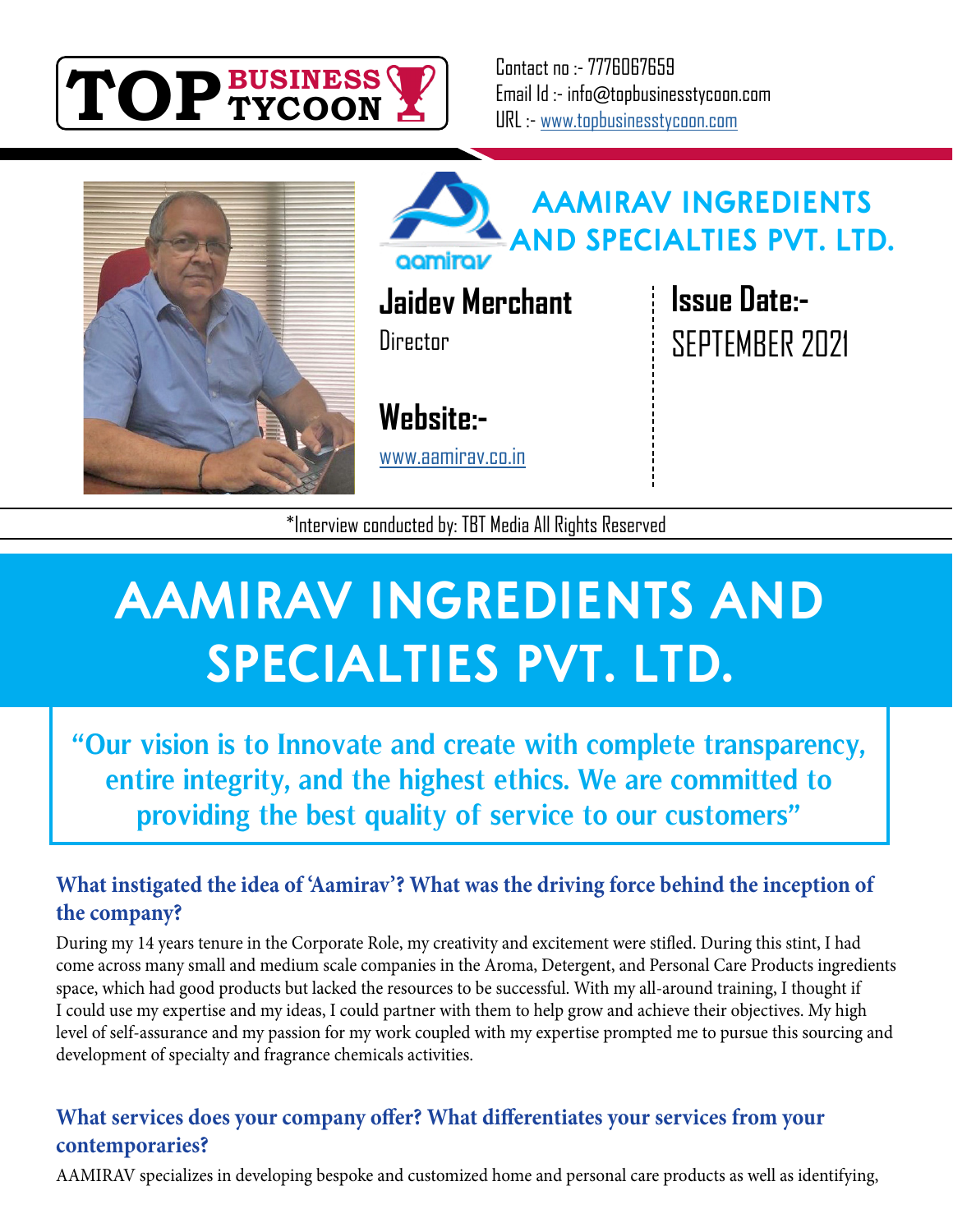supplying, and distributing specialty chemicals and aroma ingredients. Aamirav also offers a wide range of consulting services and is a one-stop-shop for product development projects in the areas of Fabric Wash, Fabric Care, and Personal Care. We provide holistic product development where technical, as well as non-technical areas (e.g. Marketing, claims, communication, etc.), are addressed. We go beyond written commitments and we address all areas where we believe we can contribute to the success of the project. Our client's achievement is our reward and we consider our customers to be extensions of ourselves. Our Company has an excellent track record of accomplishment in difficult tasks since its inception in 1991. Its robust code of ethics and professionalism is built on a foundation of knowledge and experience. Aamirav considers clients to be partners in progress and goes above and beyond contractual commitments. Our modus operandi has resulted in us receiving recognition in the form of accolades and awards from numerous clients and industry majors, as a trusted provider of solutions in a variety of market segments and categories, including soaps, cosmetics and detergents product development, specialty chemicals, ingredients for home & personal care applications, aromatic ingredients, natural and essential oils for flavors and fragrances, and more.

# **Why should one choose Aamirav?**

We have a laser-like focus on products and markets, as well as a track record of excellent performance year after year. We hone in on developing products that meet the needs of customers and markets as well as provide creativity in developing new markets and applications. We are a Company you can rely on to be your constant partner in your endeavors. We are passionate in all that we do and this translates into successful results, a win-win situation for all. Our expertise goes beyond product development to Distribution and Supply Chain Management and we are truly a ONE STOP SHOP for the client.

# **Your company offers customization in personal care products. How popular is this customization service? What customizations in skin care have you provided in the near past?**

Aamirav offers customization for not only aroma ingredients, personal care products but also for other products that we develop in the space of fabric care, fabric wash, hard surface cleaning. We believe that success depends on how well one meets the needs and quality requirements of the target consumer and hence a focused approach is a must. We do not believe in the "one size fits all" approach. Nor do we believe in picking out a formulation from our library and forcefitting it onto a customer's needs. Our products are developed from scratch and are based on fundamentals. We focus a lot on value delivery which requires detailed consumer insights, market dynamics knowledge, consumer usage patterns, consumer likes & dislikes, etc. which are all built into our final product offering. This holds good for all our product development projects. Client confidentiality does not permit us to disclose names or give examples of our projects.

# **Tell us about your company's growth.**

As Aamirav utilized its knowledge and strengths, what began as a business in the sourcing and use of Specialty Chemicals for the Home & Personal Care Industry swiftly developed into adjacent areas of fragrance ingredients and Supply Chain Management and Distribution, both globally and in India. Aamirav has developed from a USD 2000 firm in 2005 to a multi-million dollar company with offices in Mumbai and Pune, as well as a collaboration/distribution Center with BELGES in Singapore. Aamirav's first breakthrough came soon after the company was created when a conditioner ingredient for the Lakme brand was made, and there was no turning back after that. The company quickly attracted international clients such as P&G, Warwick International in the United Kingdom, Sud-Chemie in Germany, Milliken in the United States, Belinka Perkemija in Slovenia, DRT in France, Pinova in the United States, and others.

We operate as a one-stop-shop solution provider for everything from product development, raw material import, and local warehousing to product consolidation for export shipment, auditing, and distribution, and last but not the least, which is the need of the hour-Supply Chain management and optimization.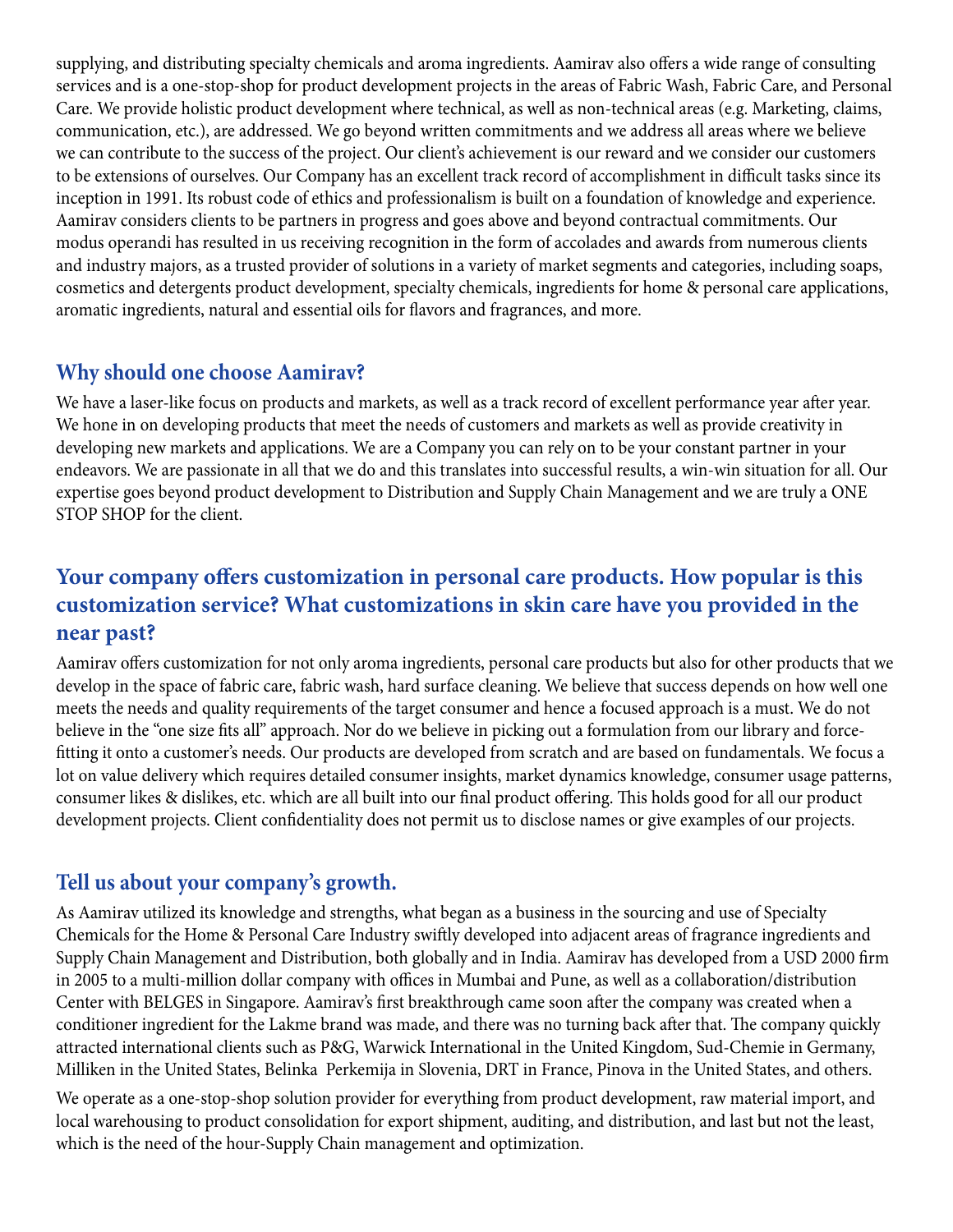# **What according to you is your company's biggest achievement?**

From inception, we aimed to help our clients to achieve their objectives. We wanted to build an impeccable reputation and our earnings were of secondary importance. The fact that we have established a loyal clientele consisting of some of the most well-known names in the industry is in itself a major achievement. Our clients include Indian as well as foreign multinationals. Aamirav has won awards for its performance as technology development, marketing, distribution, and supply chain services specialist over the years. Aamirav's services include locating trustworthy vendors, vendor evaluation, vendor audit/ benchmarking, Market Intelligence, and the development of innovative product concepts, among others. Both Indian enterprises that wish to advertise their products abroad and foreign ventures that seek to enter and flourish in the Indian market are part of the target clientele.

# **Mention your company's awards and recognitions.**

The quality of our work has been recognized through several awards which include a Special Award & Citation from Soaps & Detergents Toiletries Review for the introduction of Zeolite & environmentally friendly products for the Indian Detergent Industry. A leading MNC has named us as one of the top three companies that contributed the most unique ideas to them which positively impacted their business.

We were honoured as one of the TOP 10 Consultants in our field by the Consultants Review Magazine 2018 (details in https://www.consultantsreview.com/vendor/article88/aamirav

I am currently a Member of The International Business Committee of the Indian Merchants Chamber which suggests ways to bolster the exports and overall business to the Govt. of India.

# **What is your company's vision?**

Our vision is to Innovate and create with complete transparency, entire integrity, and the highest ethics. We are committed to providing the best quality of service to our customers, especially the industries that receive value-added chemical products and raw material ingredients from us. Our vision is to strive for perfection in customer service by delivering the appropriate quality goods at the right time at a fair price. Customer satisfaction is our priority and we are willing to go the extra mile to achieve this. We do not believe in a client-supplier type of relationship and we treat our clients as partners in progress. In product development, our ambition is to delight the consumer by delivering targeted quality at the lowest cost with on-time in-full delivery of products meeting their expectations. We believe that the success of our clients is the only way to our success and that nothing else counts.

# **Tell us about your affiliations/collaborations and how it has helped your company?**

We have formal links with several Companies and count an even larger number of Companies as our Associates and Collaborators

#### **I give below a snap-shot of a few Companies we are proud to have been with associated & collaborated with :**

#### **1. Les Derives Resiniques & Terpeniques - France**

Founded DRT was founded in 1932, DRT and has expanded beyond French borders and now has a global presence in gum rosin, turpentine, resins, and terpenes. DRT has now been taken over by Firmenich but our association continues.

#### **2. Milliken & Company – USA**

The main business is producing dyes and colorants for a wide range of applications, including polyurethane foam, detergents, soaps, liquid detergents.

#### **3. Belinka Perkemija – Slovenia**

Founded in 1948, Perborates and Hydrogen Peroxide are their main products.

#### **4. Procter & Gamble – U.S.A./India**